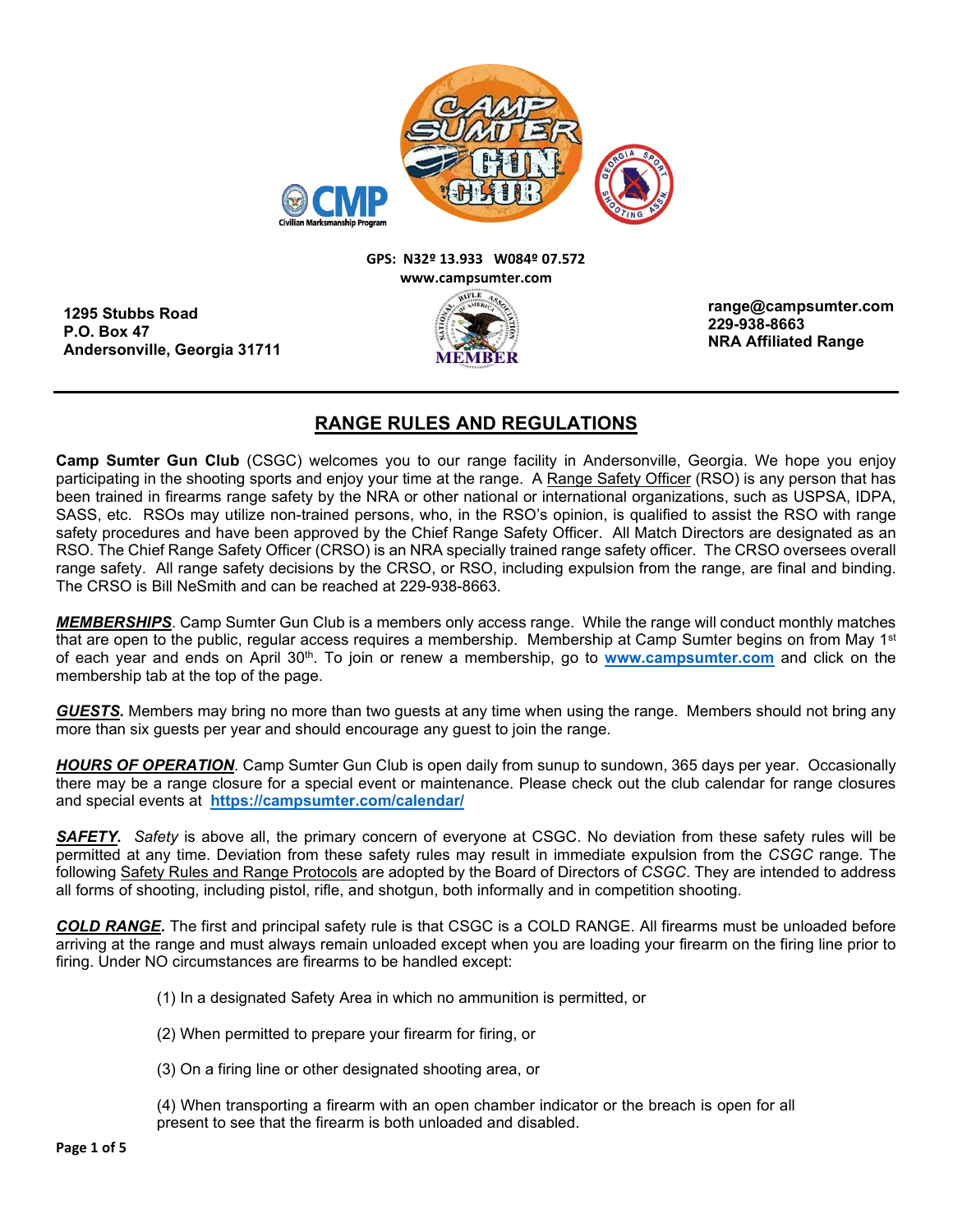A **loaded firearm** is one with a live round in the chamber or cylinder or a loaded magazine inserted in the firearm. For safety reasons, a firearm which may prove later to be unloaded, but which its breach or cylinder is closed so that its loaded or unloaded status cannot be visually confirmed, is considered to be a loaded firearm and not in compliance with this rule.

*USE OF SAFETY AREA.* Designated Safety Areas, such as gun racks, are conveniently located for the use of shooters. Safety Areas are assigned to allow casing and uncasing, the examination of firearms, and repair of firearms. Under no circumstances may firearms be loaded in the Safety Area, even with dummy rounds or empty cases. No ammunition may be handled in the Safety Area under any conditions.

**CASING/ASSEMBLY ISSUES**. No firearm may be cased or uncased, assembled or disassembled, except in a designated Safety Area, or on a firing point on the rifle, pistol or shotgun range. The practice of assembly or disassembly, or casing or uncasing, shotguns at the owner's vehicle is expressly prohibited. All assembly or disassembly, casing, or uncasing of all firearms, including shotguns, shall take place in a designated Safety Area or on a firing point.

*EYE & EAR PROTECTION.* Everyone is warned that the wearing of eye and ear protection is in their best interest, and essential in preventing injury. It is always required that that eye and hearing protection be worn while on the range property, and eye and ear protection is mandatory when shooting or when entering any firing area.

*UNSAFE FIREARM HANDLING.* No unsafe firearm handling will be permitted at any time. Any shooter found to be engaging in activity that constitutes unsafe firearm handling may be immediately ordered to leave the range by the RSO or CSGC staff.

*180 DEGREE RULE.* Under no circumstances shall any shooter permit the muzzle of the firearm to point at an angle greater than 90 degrees left or right of the target being engaged. Breaking this 180-degree line will always be considered unsafe firearm handling.

*MUZZLE SWEEPING.* Sweeping the muzzle of a firearm anywhere on the range property during a course of fire, during any shooting activity or while handling a firearm, in which the muzzle of the firearm crosses any part of the shooter or any other person, will always be considered unsafe firearm handling and may subject the offender to immediate expulsion from the CSGC range.

*LOADING & RELOADING.* Loading a firearm in any area away from a firing line or having the firearm breach or chamber closed to where its loaded status cannot be visibly confirmed is considered unsafe firearm handling. These actions may subject the offender to immediate expulsion from the CSGC range. During loading and reloading, care must be taken that the firearm points downrange throughout the loading procedure. Pointing a firearm downrange as described is particularly essential while reloading an auto-loading firearm, since it may still have a live round in the chamber. While loading or reloading any firearm, the trigger finger must always be outside the trigger guard.

*AMMUNITION*. The use of incendiary devices, armor-piercing, or tracer ammunition is strictly prohibited. Only safe and properly stored ammunition may be fired at CSGC. The use of ammunition, factory and reloads are the strict responsibility of the shooter. The use of any firearm that shoots a 50 BMG or similar round is prohibited as those rounds are very destructive to the range and can travel several miles with enough energy to be fatal.

*SHOTGUNS*. Shotguns can engage steel targets, frangible static clay targets, flying clay targets, and paper targets with slugs or buckshot. Shotguns may be used at all ranges, not just the shotgun clays ranges.

*ACCIDENTAL DISCHARGE.* An accidental discharge will be defined as any shot fired outside the confines of the backstop for rifle or pistol, or striking the ground within three (3) yards of the shooter for rifle, pistol, or shotgun, or firing any other direction deemed unsafe by CSGC staff or RSO.

> (I) Any discharge while loading, reloading, unloading, or during remedial action of a malfunction will be regarded as an accidental discharge and unsafe firearm handling. However, discharge due to the actual breakage of a part of the firearm, when the shooter has fulfilled all standard safety requirements adequately, then the event action will not be considered unsafe firearm handling.

> (II) Any discharge during movement, except while engaging targets as part of a course of fire requiring shooting on the move, will be considered as unsafe firearm handling. The shooter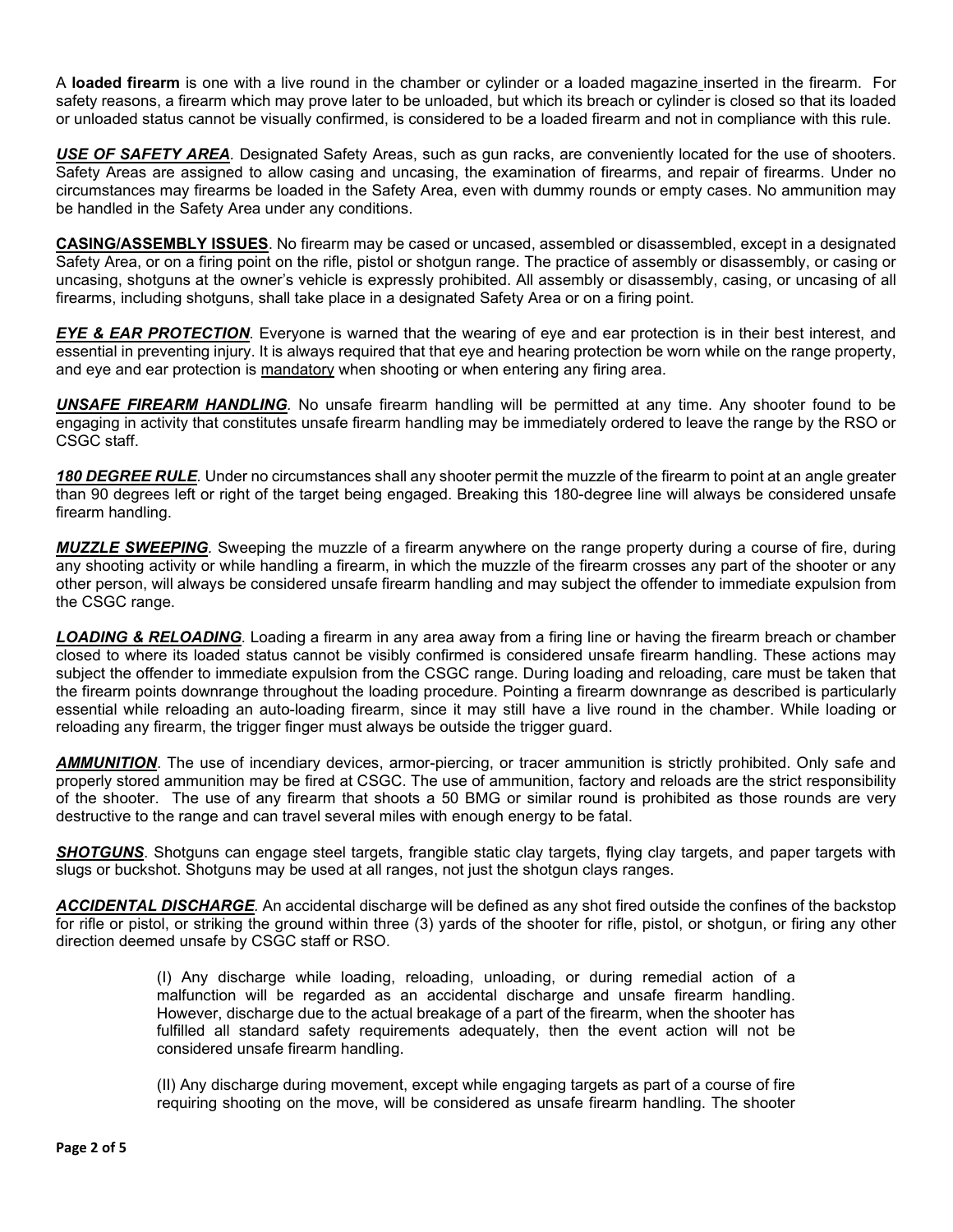might be expelled from the range if the accidental discharge resulted from unsafe firearm handling.

*SHOOTING STRUCTURES BERMS AND RANGE EQUIPMENT*. Shooting a prop, barricade, wall, building, etc., is not, in and of itself, a reason to be ordered to leave the range. Still, the deliberate and intentional or reckless shooting of these structures and items is not safe and constitutes unsafe firearm handling. Anyone causing damage to range equipment or facilities shall be personally and monetarily liable for such damage and may result in loss of membership. **No climbing on the backstops, side berms or rear berms is allowed. Persons violating this rule will be asked to leave the range**.

*EQUIPMENT VIOLATIONS.* Unsafe firearms will not be permitted. The list of unsafe conditions is too long to be listed, but the person handling a firearm is responsible for the safety and condition of that firearm. If you are unsure of the condition or safety of your firearm, DO NOT shoot it, then seek help from a competent gunsmith. The officers and directors of CSGC and its RSOs reserve the right to prohibit, in their discretion, any condition they deem unsafe. Use common sense!

*MALFUNCTIONS.* In the event of a malfunction, the shooter will attempt to rectify the situation, always keeping the muzzle pointed downrange, and carry on with the course of fire. If the shooter is unable to do to clear the malfunction, they will stand fast, lower the firearm to be safely pointed downrange and signal an RSO by raising a free hand. The RSO will examine the firearm. Under no circumstances will a shooter leave the firing line in possession of a loaded firearm. The RSO may permit the shooter to go to the nearest designated Safety Area and attempt to clear the malfunction. If no RSO is present, the person in possession of the firearm is responsible for following all NRA malfunction clearing guidelines.

**BROKEN FIREARM**. In the event the firearm cannot be unloaded due to a broken or malfunctioning mechanism, the RSO will take such action as the RSO deems best and safest for everyone on the range property. Under no circumstances will a shooter leave the firing line in possession of a loaded firearm. The RSO may permit the shooter to go to the nearest designated Safety Area and attempt to repair the breakage or may provide other instructions to secure the broken firearm to minimized accidental discharge or injury to persons and property. If no RSO is present, the person in possession of the firearm is responsible for following all NRA malfunction clearing guidelines.

*UNABLE TO FINISH COURSE*. When, due to a breakdown or loss of personal equipment or injury, a shooter is unable to complete a course of fire and wishes to terminate the course, he or she may raise a free hand. The RSO will take such action as deemed best and safest to ensure the safe removal of the shooter and his/her firearms and equipment. Under no circumstances will a shooter leave the firing line in possession of a loaded firearm.

*STANDBY FREEZE.* After the command "Standby" has been given in any course of fire in which a timer is used, or after a firearm has been loaded in any other untimed course of fire, the shooter shall not thereafter move, nor may the ready position be changed, until the signal is given to commence firing.

*STOP or CEASE-FIRE COMMAND*. Stop means STOP, and cease-fire means CEASE FIRE, with **NO EXCEPTIONS**. If you hear the Stop or Cease-Fire command, immediately cease fire, point your firearm downrange, or if instructed, make the firearm safe by placing it in a designated gunrack or safe area. **Do Not Move** until you are told to move. Anyone may give this command if they witness an unsafe act.

*RANGE HOT COMMAND*. "Range Hot" means that shooters may handle their firearms and commence to shoot. NO ONE IS ALLOWED DOWN RANGE WHEN THE RANGE HOT COMMAND HAS BEEN GIVEN! **ABSOLUTELY NO EXCEPTIONS**!

*RANGE COLD COMMAND.* "Range Cold" command means that all shooting has ceased and that the range is safe to go forward and paste or change targets or to go downrange for any legitimate purpose. WHEN THE "RANGE COLD" COMMAND IS GIVEN THERE WILL BE NO HANDLING OR TOUCHING OF FIREARMS, AMMUNITION OR MAGAZINES AND CLIPS ON THE FIRING RANGE! **ABSOLUTELY NO EXCEPTIONS!** 

*MUZZLE COMMAND***.** "Muzzle" command means that the shooter is about to point or is pointing his/her firearm in an unsafe direction. WHEN THE MUZZLE COMMAND IS GIVEN, THE SHOOTER MUST IMMEDIATELY POINT HIS/HER FIREARM DOWNRANGE AND IN A SAFE MANNER! **ABSOLUTELY NO EXCEPTIONS!** 

**TRIGGER COMMAND.** "Trigger" command means that the shooter has his/her finger in the trigger guard or on the trigger of the firearm and is not engaged in a course of fire. WHEN THE TRIGGER COMMAND IS GIVEN, THE SHOOTER MUST IMMEDIATELY REMOVE THEIR FINGER FROM THE TRIGGER GUARD AND POINT THE FIREARM IN A SAFE DIRECTION! **ABSOLUTELY NO EXCEPTIONS!**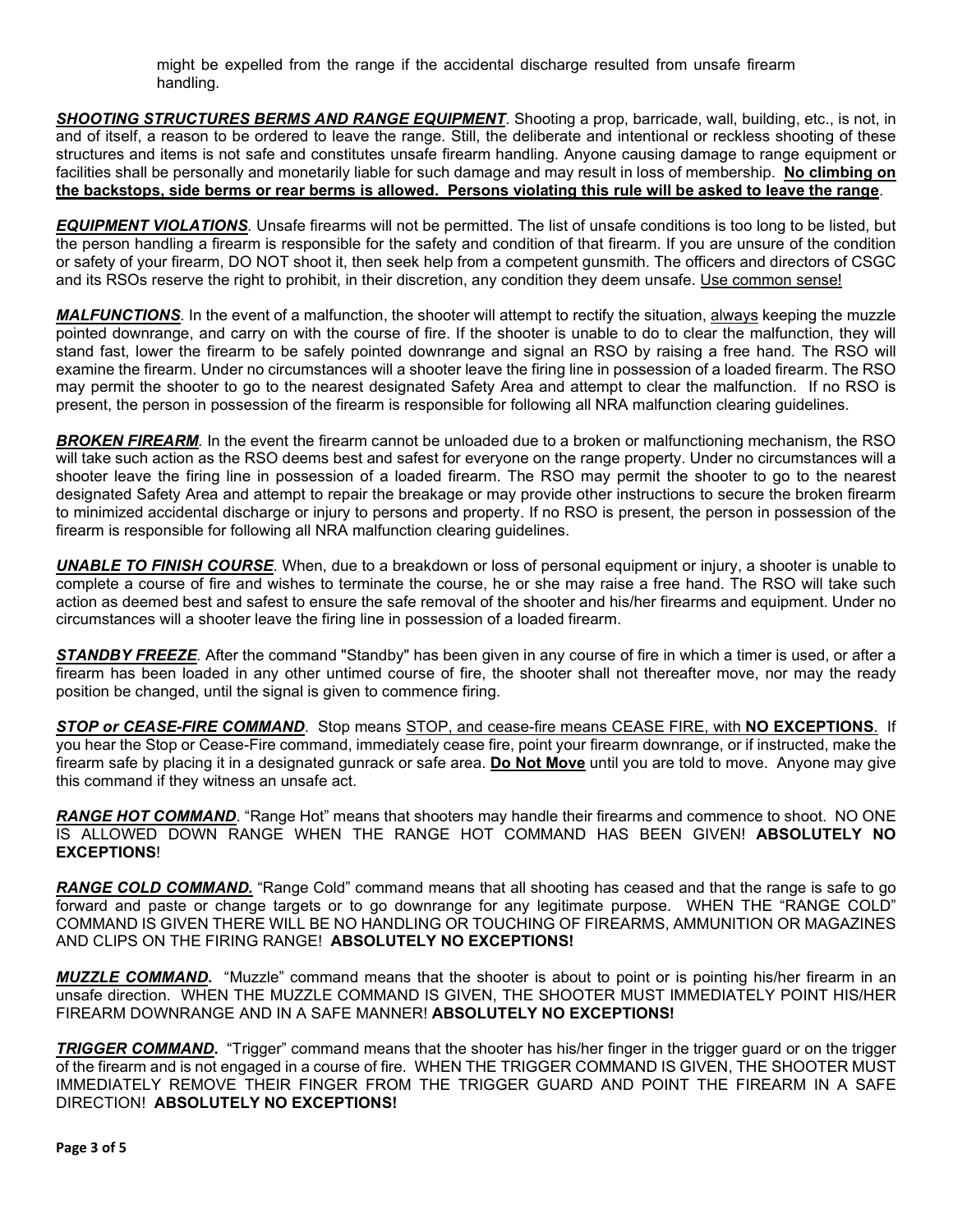*MOVEMENT.* When a course of fire requires movement by the shooter, such movement (more than one step or when changing shooting positions, i.e., from prone to standing) must be carried out with the trigger finger outside the guard (except when engaging targets). Additionally, any firearm fitted with a safety catch should have such a catch in the safe position. The muzzle must always be pointed in a safe direction and downrange.

*STEEL TARGETS*. Steel targets must be a minimum of 10 yards (30 feet) away from any person or shooter before the target can be engaged.

**TARGETS**. The only targets that will be allowed on the ranges are (a) paper, metal, and polymer, and (b) commonly used targets such as clay birds and bowling pins. No glass, bottles, cans, explosive or incendiary materials, or similar items may be used as targets. All metal targets must be sufficiently downrange to prevent ricochets or metal splashing that might endanger the shooter or other shooters. Target boards are not to be used for shotgun patterning. At the end of each range session, all paper targets shall be removed from target boards and any target debris cleaned up.

*TRASH.* All litter, including spent brass and shotgun hulls, shall be removed from the Firing Line and the concrete area. All litter is to be placed in the available trash barrels. Each Member must assist in keeping the range property clean.

*GROSS, UNSPORTSMANLIKE BEHAVIOR.* Unsportsmanlike behavior will not be tolerated. In the event of gross, unsportsmanlike conduct, the shooter will be ordered to leave the range.

> (I) The Chief Range Safety Officer (CRSO), or his/her designees on duty, will have complete authority over all persons on the range. Safety on the range will be the CRSO's prime concern, and the CRSO's orders will be obeyed. Failure to follow the CRSO's instructions and directions, or in the opinion of the CRSO, the shooter is being unsafe or is bringing the sport into disrepute may lead to banishment from the range. CRSO orders and decisions are final and binding.

> (II) After being warned, repeated infringement of the rules of the range will be considered as unsportsmanlike behavior.

> (III) Profane or vulgar language will not be tolerated on the CSGC property. While a "swear word" is occasionally heard on a shooting range, all shooters are cautioned to be aware when children and others are present and to set an example of good, clean behavior.

> (IV) CSGC has portable toilet facilities on site. Please use the facilities and NOT THE WOODS! It is unsafe, unsanitary, and you may be inadvertently exposing yourself to others.

*ALCOHOL OR DRUGS.* Alcohol or drugs are not permitted in the shooting areas of the CSGC ranges. Any person found with either in any shooting area will be immediately ordered to leave the range. Any person under the influence of alcohol or drugs will be required to leave the range property, even if not engaged in shooting. Illegal drugs will not be permitted on any portion of the CSGC range under any circumstances and will be immediately reported to the proper law enforcement authorities.

*MINORS.* Individuals 17 years and younger may fire on the range only when under the direct supervision of their guardian. Individuals 17 years and younger are not allowed on the range premises unless they are under the direct supervision of an adult who shall be responsible for them and keep them behind the firing line and out of danger zones.

*GUESTS OF MEMBERS*. No guest shall be permitted on Club property unless accompanied by a Member. Concerning guests:

(a) The host Member shall review all safety rules with each guest before arriving at the

range and be satisfied that each guest fully understands and will abide by all Rules;

(b) The host Member shall monitor and ensure that guests obey each Rule at all times while at the range;

(c) No Member shall bring, at any one range session, more than three (3) guests who intend to or who do shoot; and,

(d) The host Member shall be responsible for his or her guests and may be subject to sanctions, including revocation of Club membership, as the result of any improper action or omission of such guests.